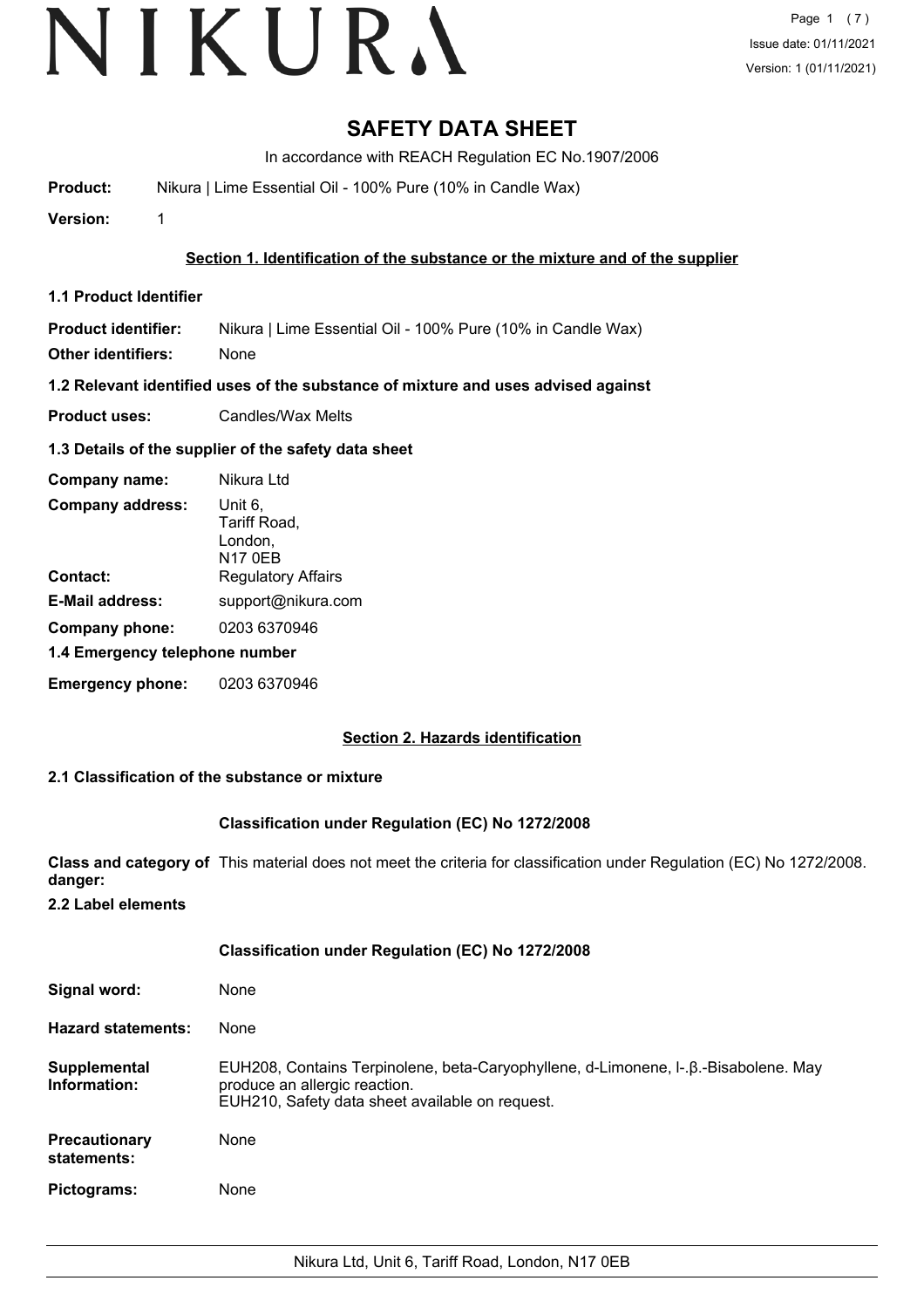# **SAFETY DATA SHEET**

In accordance with REACH Regulation EC No.1907/2006

**Product:** Nikura | Lime Essential Oil - 100% Pure (10% in Candle Wax)

**Version:** 1

**2.3 Other hazards**

**Other hazards:** None

### **Section 3. Composition / information on ingredients**

#### **3.2 Mixtures**

#### **Contains:**

| <b>Name</b>      | CAS     | EC        | <b>REACH Registration</b><br>No. | %     | <b>Classification for l</b><br>(CLP) 1272/2008 |
|------------------|---------|-----------|----------------------------------|-------|------------------------------------------------|
| lalpha-Terpineol | 98-55-5 | 202-680-6 |                                  | 4.80% | Skin Irrit, 2-Eve Irrit, 2:<br>H315-H319.-     |

### **Substances with Community workplace exposure limits:**

Not Applicable

**Substances that are persistent, bioaccumulative and toxic or very persistent and very bioaccumulative, greater than 0.1%:**

Not Applicable

### **Section 4. First-aid measures**

### **4.1 Description of first aid measures**

**Inhalation:** Remove from exposure site to fresh air, keep at rest, and obtain medical attention. **Eye exposure:** Flush immediately with water for at least 15 minutes. Contact physician if symptoms persist. Remove contaminated clothes. Wash thoroughly with soap and water. Contact physician if irritation persists. **Skin exposure: Ingestion:** Rinse mouth with water and obtain medical attention.

### **4.2 Most important symptoms and effects, both acute and delayed**

None expected, see Section 4.1 for further information.

### **4.3 Indication of any immediate medical attention and special treatment needed**

None expected, see Section 4.1 for further information.

### **SECTION 5: Firefighting measures**

#### **5.1 Extinguishing media**

Suitable media: Carbon dioxide, Dry chemical, Foam.

# **5.2 Special hazards arising from the substance or mixture**

In case of fire, may be liberated: Carbon monoxide, Unidentified organic compounds.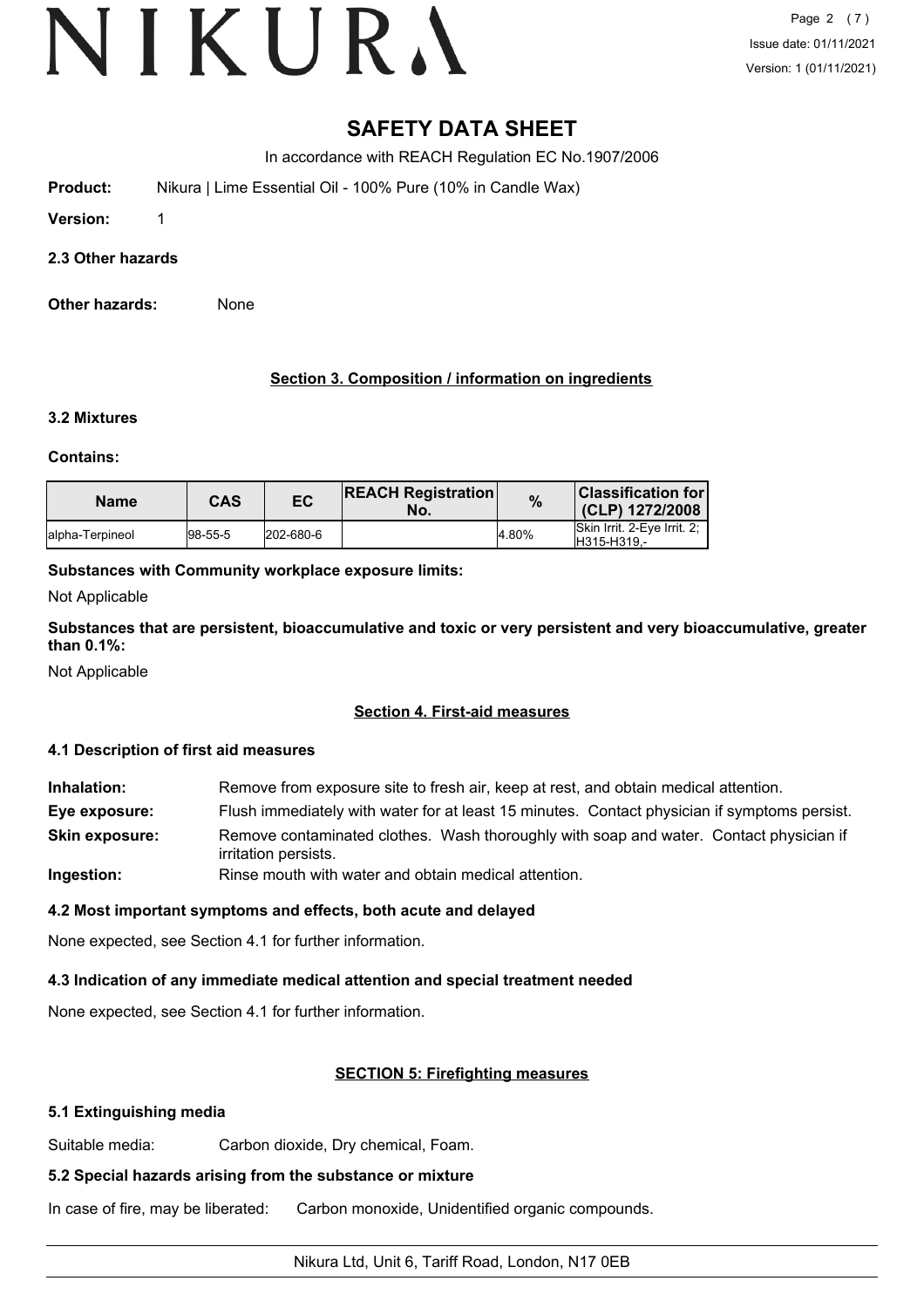# VIKURA

# **SAFETY DATA SHEET**

In accordance with REACH Regulation EC No.1907/2006

**Product:** Nikura | Lime Essential Oil - 100% Pure (10% in Candle Wax)

**Version:** 1

# **5.3 Advice for fire fighters:**

In case of insufficient ventilation, wear suitable respiratory equipment.

# **Section 6. Accidental release measures**

# **6.1 Personal precautions, protective equipment and emergency procedures:**

Avoid inhalation. Avoid contact with skin and eyes. See protective measures under Section 7 and 8.

# **6.2 Environmental precautions:**

Keep away from drains, surface and ground water, and soil.

# **6.3 Methods and material for containment and cleaning up:**

Remove ignition sources. Provide adequate ventilation. Avoid excessive inhalation of vapours. Contain spillage immediately by use of sand or inert powder. Dispose of according to local regulations.

# **6.4 Reference to other sections:**

Also refer to sections 8 and 13.

# **Section 7. Handling and storage**

# **7.1 Precautions for safe handling:**

Keep away from heat, sparks, open flames and hot surfaces. - No smoking. Use personal protective equipment as required. Use in accordance with good manufacturing and industrial hygiene practices. Use in areas with adequate ventilation Do not eat, drink or smoke when using this product.

# **7.2 Conditions for safe storage, including any incompatibilities:**

Store in a well-ventilated place. Keep container tightly closed. Keep cool. Ground/bond container and receiving equipment. Use explosion-proof electrical, ventilating and lighting equipment. Use only non-sparking tools. Take precautionary measures against static discharge.

# **7.3 Specific end use(s):**

Candles/Wax Melts: Use in accordance with good manufacturing and industrial hygiene practices.

# **Section 8. Exposure controls/personal protection**

# **8.1 Control parameters**

Workplace exposure limits: Not Applicable

# **8.2 Exposure Controls**

# **Eye / Skin Protection**

Wear protective gloves/eye protection/face protection

# **Respiratory Protection**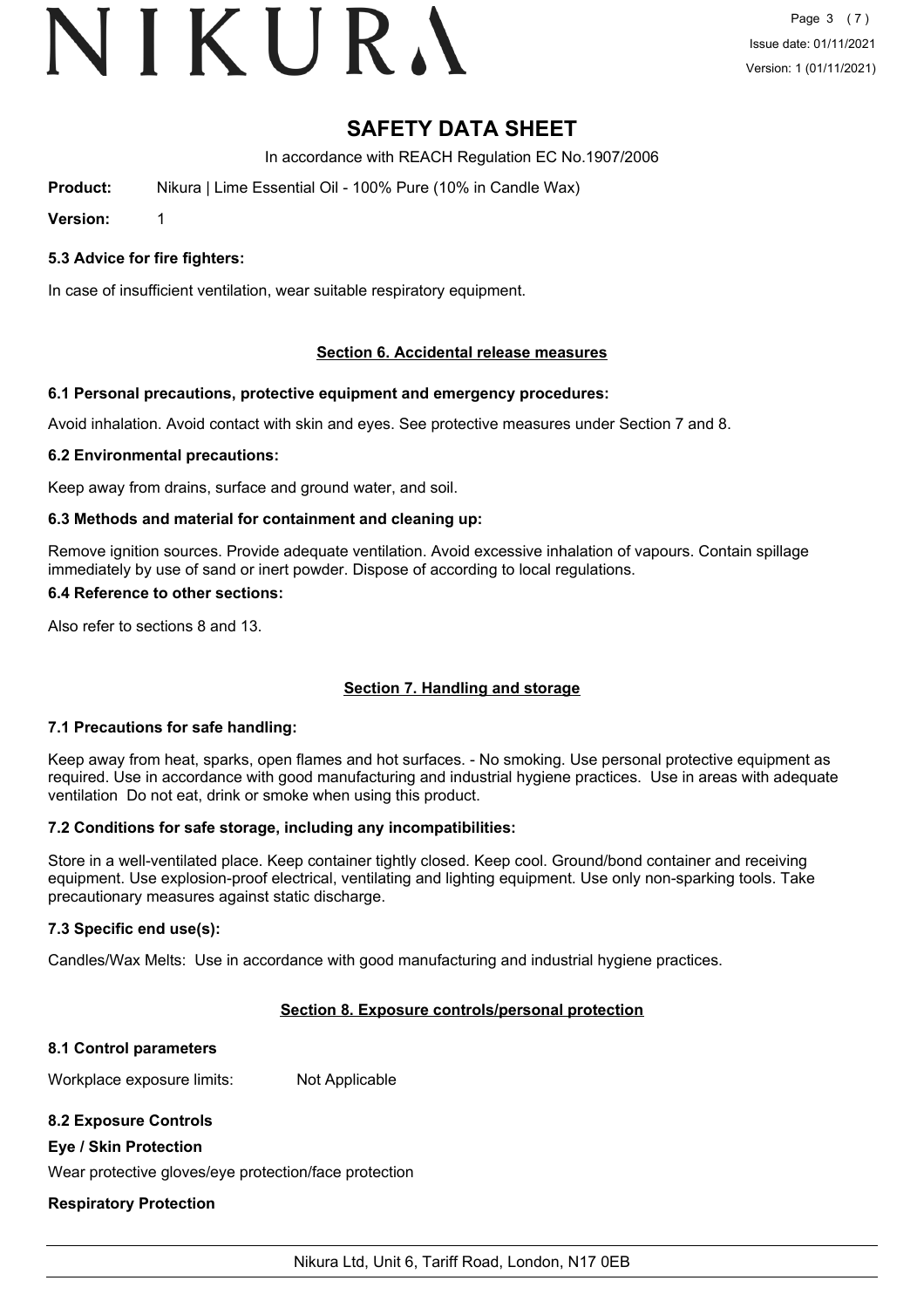# VIKURA

# **SAFETY DATA SHEET**

In accordance with REACH Regulation EC No.1907/2006

**Product:** Nikura | Lime Essential Oil - 100% Pure (10% in Candle Wax)

**Version:** 1

Under normal conditions of use and where adequate ventilation is available to prevent build up of excessive vapour, this material should not require special engineering controls. However, in conditions of high or prolonged use, or high temperature or other conditions which increase exposure, the following engineering controls can be used to minimise exposure to personnel: a) Increase ventilation of the area with local exhaust ventilation. b) Personnel can use an approved, appropriately fitted respirator with organic vapour cartridge or canisters and particulate filters. c) Use closed systems for transferring and processing this material.

Also refer to Sections 2 and 7.

#### **Section 9. Physical and chemical properties**

#### **9.1 Information on basic physical and chemical properties**

| Appearance:                                   | Not determined                               |
|-----------------------------------------------|----------------------------------------------|
| Odour:                                        | Not determined                               |
| <b>Odour threshold:</b>                       | Not determined                               |
| pH:                                           | Not determined                               |
| Melting point / freezing point:               | Not determined                               |
| Initial boiling point / range:                | Not determined                               |
| <b>Flash point:</b>                           | > 200 °C                                     |
| <b>Evaporation rate:</b>                      | Not determined                               |
| Flammability (solid, gas):                    | Not determined                               |
| Upper/lower flammability or explosive limits: | Product does not present an explosion hazard |
| Vapour pressure:                              | Not determined                               |
| Vapour density:                               | Not determined                               |
| <b>Relative density:</b>                      | Not determined                               |
| Solubility(ies):                              | Not determined                               |
| Partition coefficient: n-octanol/water:       | Not determined                               |
| Auto-ignition temperature:                    | Not determined                               |
| <b>Decomposition temperature:</b>             | Not determined                               |
| <b>Viscosity:</b>                             | Not determined                               |
| <b>Explosive properties:</b>                  | Not expected                                 |
| <b>Oxidising properties:</b>                  | Not expected                                 |
|                                               |                                              |

**9.2 Other information:** None available

### **Section 10. Stability and reactivity**

#### **10.1 Reactivity:**

Presents no significant reactivity hazard, by itself or in contact with water.

# **10.2 Chemical stability:**

Good stability under normal storage conditions.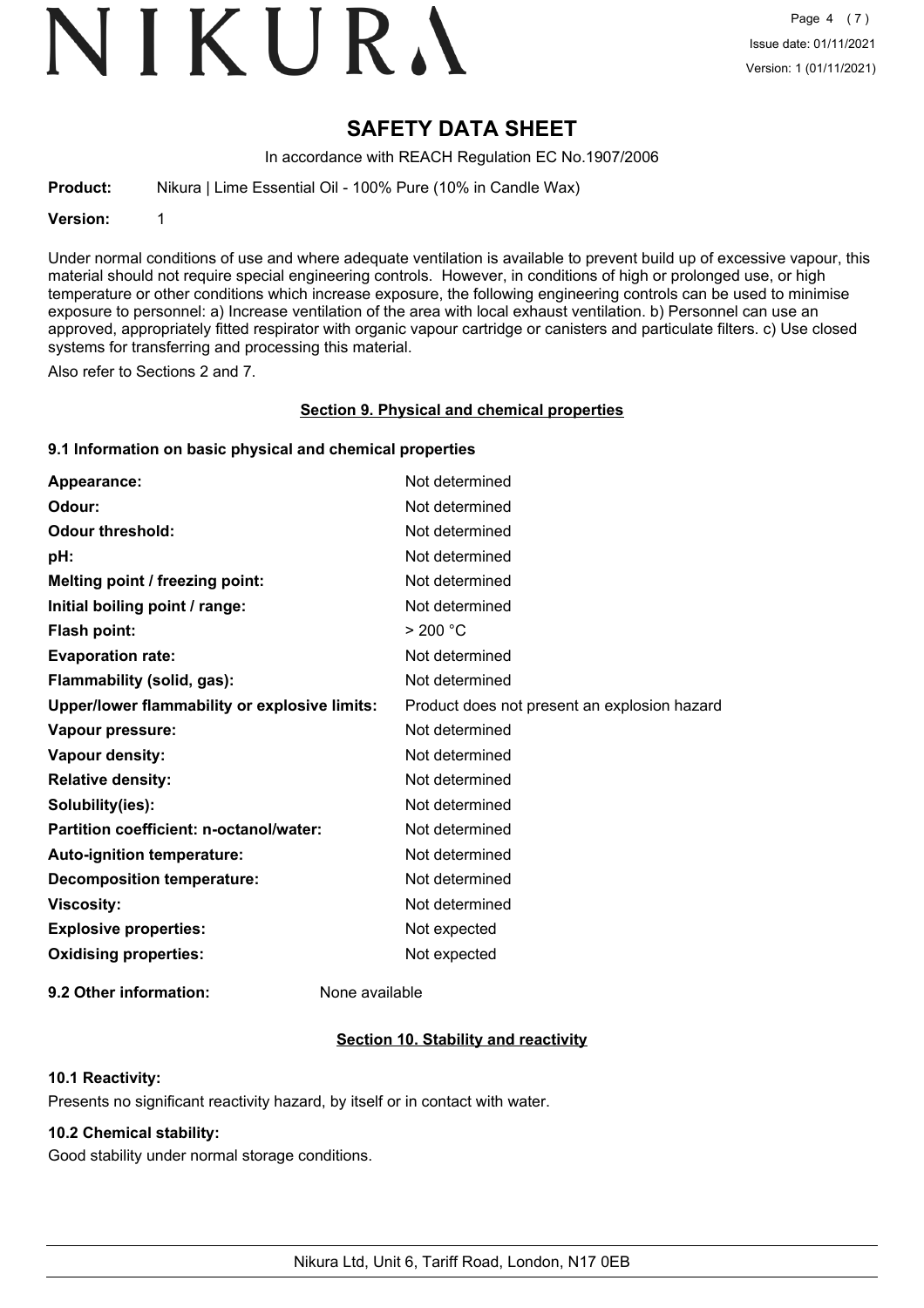# **SAFETY DATA SHEET**

In accordance with REACH Regulation EC No.1907/2006

**Product:** Nikura | Lime Essential Oil - 100% Pure (10% in Candle Wax)

**Version:** 1

**10.3 Possibility of hazardous reactions:**

Not expected under normal conditions of use.

#### **10.4 Conditions to avoid:**

Avoid extreme heat.

#### **10.5 Incompatible materials:**

Avoid contact with strong acids, alkalis or oxidising agents.

#### **10.6 Hazardous decomposition products:**

Not expected.

#### **Section 11. Toxicological information**

#### **11.1 Information on toxicological effects**

This mixture has not been tested as a whole for health effects. The health effects have been calculated using the methods outlined in Regulation (EC) No 1272/2008 (CLP).

This material does not meet the criteria for classification for health hazards under Regulation (EC) No 1272/2008.

| <b>Acute Toxicity:</b>                    | Based on available data the classification criteria are not met. |
|-------------------------------------------|------------------------------------------------------------------|
| <b>Acute Toxicity Oral</b>                | >5000                                                            |
| <b>Acute Toxicity Dermal</b>              | Not Applicable                                                   |
| <b>Acute Toxicity Inhalation</b>          | Not Available                                                    |
| <b>Skin corrosion/irritation:</b>         | Based on available data the classification criteria are not met. |
| Serious eye damage/irritation:            | Based on available data the classification criteria are not met. |
| <b>Respiratory or skin sensitisation:</b> | Based on available data the classification criteria are not met. |
| Germ cell mutagenicity:                   | Based on available data the classification criteria are not met. |
| Carcinogenicity:                          | Based on available data the classification criteria are not met. |
| <b>Reproductive toxicity:</b>             | Based on available data the classification criteria are not met. |
| <b>STOT-single exposure:</b>              | Based on available data the classification criteria are not met. |
| <b>STOT-repeated exposure:</b>            | Based on available data the classification criteria are not met. |
| <b>Aspiration hazard:</b>                 | Based on available data the classification criteria are not met. |

**Information about hazardous ingredients in the mixture** Not Applicable

Refer to Sections 2 and 3 for additional information.

### **Section 12. Ecological information**

| 12.1 Toxicity:                                                                                                                                                                                                                                                                                                                                                            | Not available |
|---------------------------------------------------------------------------------------------------------------------------------------------------------------------------------------------------------------------------------------------------------------------------------------------------------------------------------------------------------------------------|---------------|
| 12.2 Persistence and degradability:                                                                                                                                                                                                                                                                                                                                       | Not available |
| 12.3 Bioaccumulative potential:                                                                                                                                                                                                                                                                                                                                           | Not available |
| 12.4 Mobility in soil:                                                                                                                                                                                                                                                                                                                                                    | Not available |
| $\overline{AB}$ = B $\overline{AB}$ = $\overline{AB}$ = $\overline{AB}$ = $\overline{AB}$ = $\overline{BA}$ = $\overline{BA}$ = $\overline{AB}$ = $\overline{AB}$ = $\overline{AB}$ = $\overline{AB}$ = $\overline{AB}$ = $\overline{AB}$ = $\overline{AB}$ = $\overline{AB}$ = $\overline{AB}$ = $\overline{AB}$ = $\overline{AB}$ = $\overline{AB}$ = $\overline{AB}$ = |               |

#### **12.5 Results of PBT and vPvB assessment:**

This substance does not meet the PBT/vPvB criteria of REACH, annex XIII.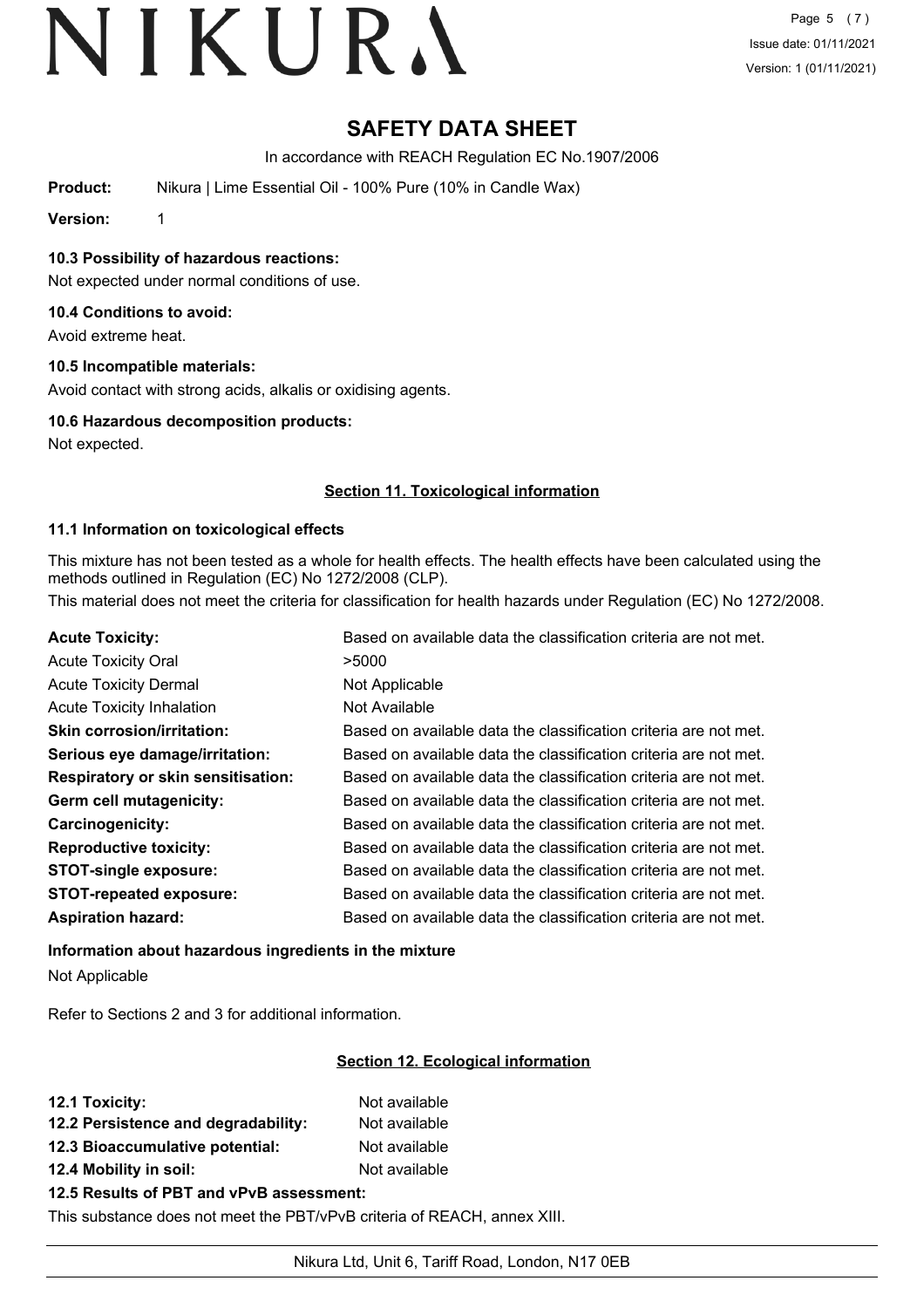# **SAFETY DATA SHEET**

In accordance with REACH Regulation EC No.1907/2006

| Product: | Nikura   Lime Essential Oil - 100% Pure (10% in Candle Wax) |
|----------|-------------------------------------------------------------|
|----------|-------------------------------------------------------------|

**Version:** 1

**12.6 Other adverse effects:** Not available

#### **Section 13. Disposal considerations**

#### **13.1 Waste treatment methods:**

Dispose of in accordance with local regulations. Avoid disposing into drainage systems and into the environment. Empty containers should be taken to an approved waste handling site for recycling or disposal.

#### **Section 14. Transport information**

| 14.1 UN number:                    | Not classified                              |
|------------------------------------|---------------------------------------------|
| 14.2 UN Proper Shipping Name:      | -                                           |
| 14.3 Transport hazard class(es):   | Not classified                              |
| <b>Sub Risk:</b>                   | Not classified                              |
| 14.4. Packing Group:               | Not classified                              |
| <b>14.5 Environmental hazards:</b> | Not environmentally hazardous for transport |
| 14.6 Special precautions for user: | None additional                             |
|                                    |                                             |

**14.7 Transport in bulk according to Annex II of MARPOL73/78 and the IBC Code:**

Not classified

#### **Section 15. Regulatory information**

# **15.1 Safety, health and environmental regulations/legislation specific for the substance or mixture** None additional

# **15.2 Chemical Safety Assessment**

A Chemical Safety Assessment has not been carried out for this product.

# **Section 16. Other information**

### **Key to revisions:**

Not applicable

# **Key to abbreviations:**

| <b>Abbreviation</b> | <b>Meaning</b>                                                                                                                      |
|---------------------|-------------------------------------------------------------------------------------------------------------------------------------|
| Eye Irrit. 2        | Eye Damage / Irritation Category 2                                                                                                  |
| <b>H315</b>         | lCauses skin irritation.                                                                                                            |
| H319                | Causes serious eye irritation.                                                                                                      |
| <b>P264</b>         | Wash hands and other contacted skin thoroughly after handling.                                                                      |
| P280                | Wear protective gloves/eye protection/face protection.                                                                              |
| P302/352            | IF ON SKIN: Wash with plenty of soap and water.                                                                                     |
| P305/351/338        | IF IN EYES: Rinse cautiously with water for several minutes. Remove contact lenses, if present and easy to<br>do. Continue rinsing. |
| P332/313            | If skin irritation occurs: Get medical advice/attention.                                                                            |
| P337/313            | If eye irritation persists: Get medical advice/attention.                                                                           |